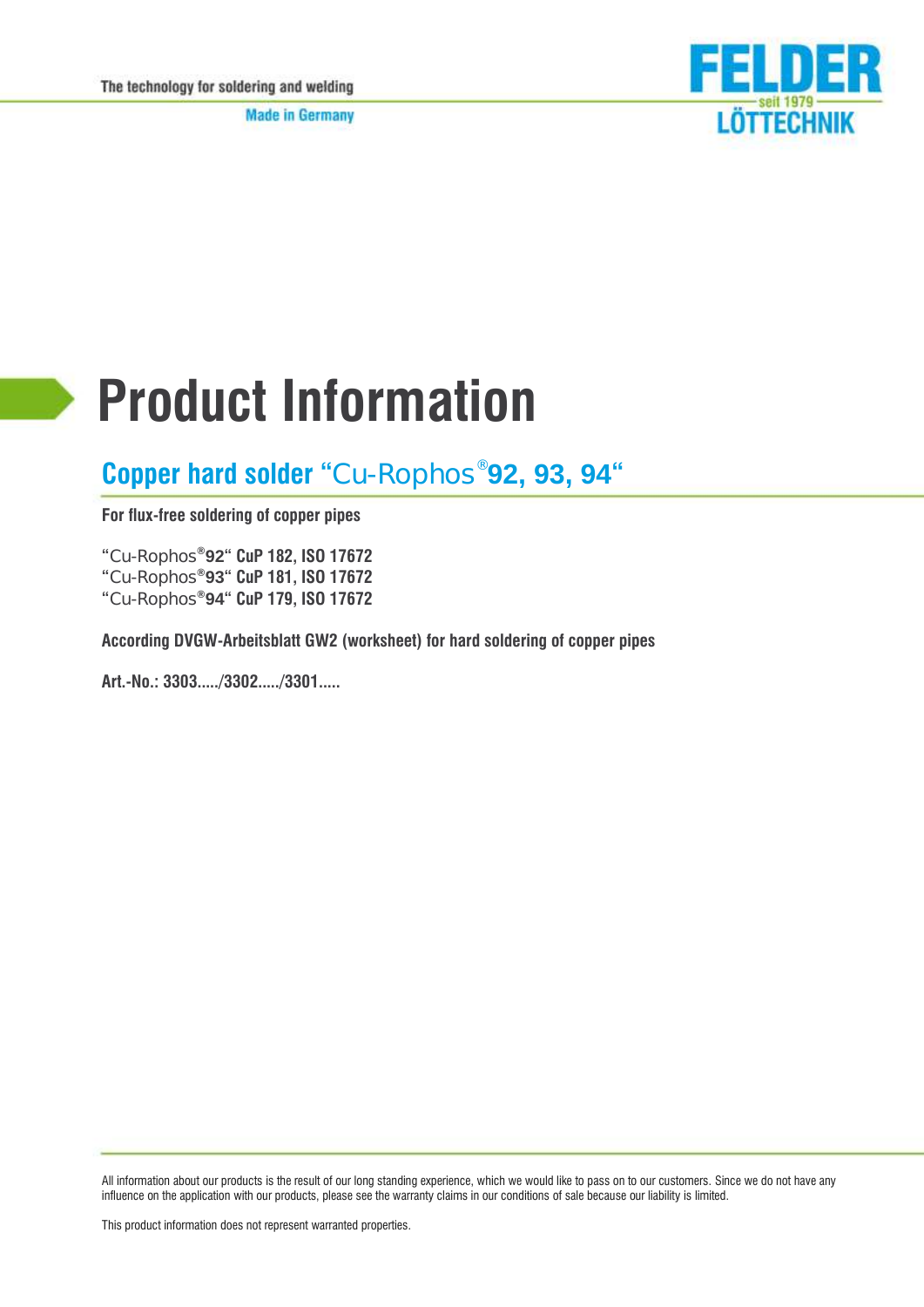

**Copper hard solder "**Cu-Ro**phos®92", "**Cu-Ro**phos®93", "**Cu-Ro**phos®94"**

# **Description**

Phosphorus containing copper hard solder for flux-free soldering of copper pipelines in oil, gas and liquefied gas installation as well as in heating and drinking water installation over 28 x 1,5 mm pipe dimension.

# **Properties**

Excellent flow characteristics: copper to copper without additional flux. For soldering at brass and red brass you have to use an additional hard solder flux (**Cu-Rosil**® according to DIN EN 1045 – FH 10). Phosphorus containing copper hard solder is suitable for constant temperatures up to 200° C. Soldering at gas and liquefied gas machines (working temperatures from  $-50^{\circ}$  up to  $+150^{\circ}$  C).

| <b>Product</b> | <b>Alloy</b> | <b>Melting</b><br>range | <b>Working</b><br>temperature | <b>Density</b>          | <b>Composition</b><br>$(weight-%)$<br>Cu |
|----------------|--------------|-------------------------|-------------------------------|-------------------------|------------------------------------------|
| Cu-Rophos®92   | L-Cu92P      | 710-770 °C              | min. 710 $\degree$ C          | $8,0$ g/cm <sup>3</sup> | 92                                       |
| Cu-Rophos®93   | L-Cu93P      | 710-820 °C              | min. 720 $\degree$ C          | $8,1$ g/cm <sup>3</sup> | 93                                       |
| Cu-Rophos®94   | $L-Cu94P$    | 710-890 °C              | min. 730 $\degree$ C          | $8,1$ g/cm <sup>3</sup> | 94<br>6                                  |

### **Standards**

| <b>Product</b> | <b>ISO 17672</b> | <b>EN 1044</b> | <b>ISO 3677</b> | <b>DIN 8511</b> |
|----------------|------------------|----------------|-----------------|-----------------|
| Cu-Rophos®92   | <b>CuP 182</b>   | <b>CP 201</b>  | B-Cu92P-710/770 | L-CuP8          |
| Cu-Rophos®93   | <b>CuP 181</b>   | <b>CP 202</b>  | B-Cu94P-710/820 | L-CuP7          |
| Cu-Rophos®94   | <b>CuP 179</b>   | <b>CP 203</b>  | B-Cu93P-710/890 | L-CuP6          |

# **Application advices**

Free soldering joint from oxide layers, tinder, dross, oils and greases. Heat up the work piece up to working temperature. The solder rod should be joined to the soldering joint in a veil of flames, from which emanates a reducing effect on the copper surface. If the solder does not run itself around the capillary gap, the solder rod has to be applied successively at several points. This is always the case when bigger diameters have to be soldered and the flame does not completely surround the soldering joint. For such applications fork burners have been proved which with its two flames can heat up the entire soldering joint. For soldering joints in corners or wall slots, which can badly be seen from the back side, a low-melting silver solder, e. g. FELDER L-Ag45Sn and flux "**Cu-Rosil**® " should be used as a precaution.

#### **© 2017 FELDER GMBH Löttechnik Status:01/17**

**FELDER GMBH** Im Lipperfeld 11 D-46047 Oberhausen **Fon** +49 (0) 208 8 50 35 0 **Fax** +49 (0) 208 2 60 80 **Web** www.felder.de **Mail** info@felder.de